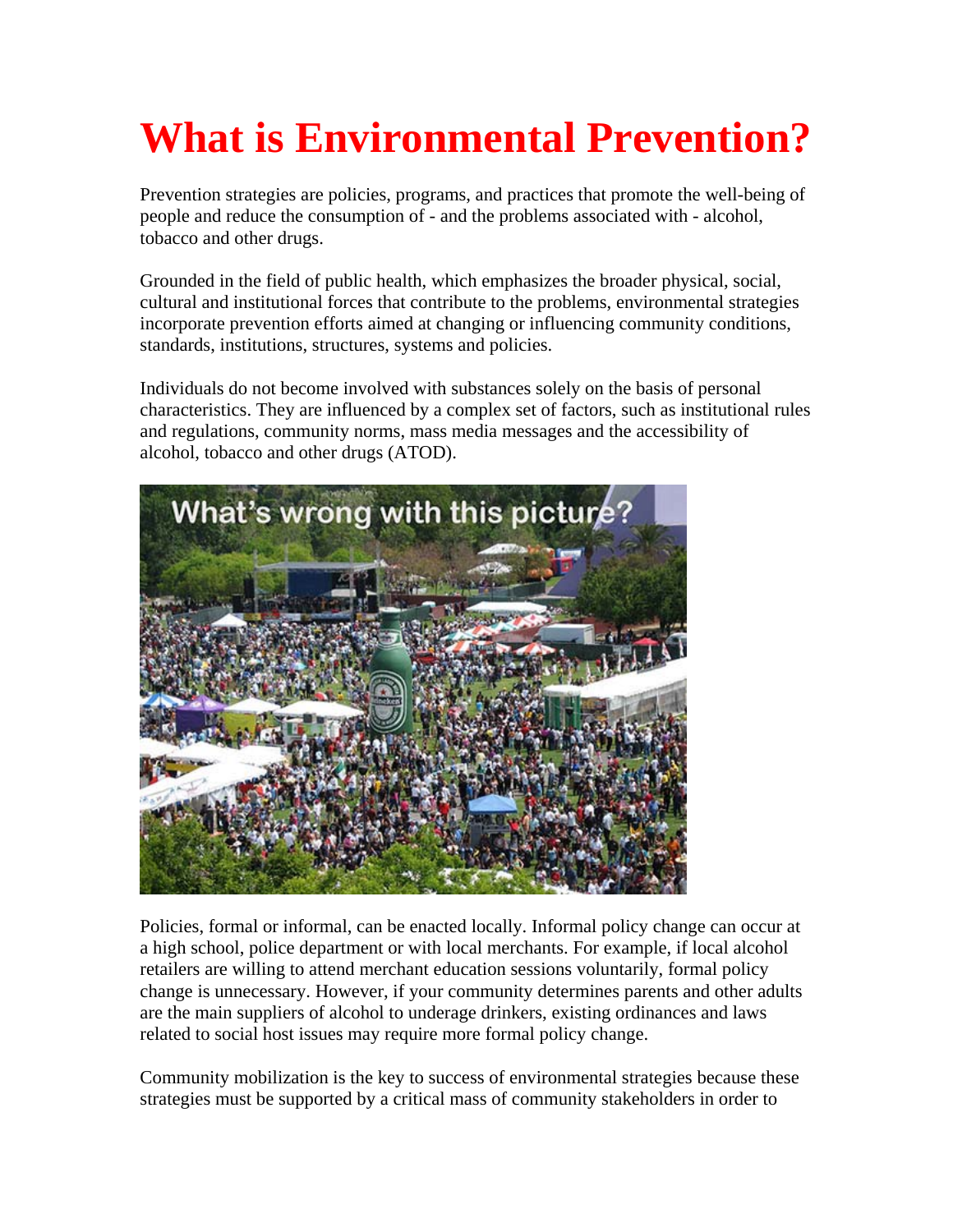succeed. Forming Coalitions between different sectors in the community – policy makers, parents, educators, youth, faith-based communities, law enforcement, health professionals, the media etc – who all have a stake in solving a particular community problem, work effectively to change community norms to keep youth and adults safe.

Like other prevention strategies, in order to be most successful, environmental strategies require a comprehensive community prevention planning process to guide their selection and implementation.



Prevention, according to the Substance Abuse and Mental Health Services Administration, SAMHSA, is a process that empowers individuals and systems to meet the challenges of life events and transitions by creating and reinforcing conditions that promote healthy behaviors and lifestyles.

## **SAMHSA's goal of substance abuse prevention is to foster a climate in which:**

- 1. Alcohol use is acceptable only for those of legal age and only when the risk of adverse consequences is minimal;
- 2. Prescription and over-the-counter drugs are used only for the purposes for which they were intended;
- 3. Other abusable substances such as aerosols are used only for their intended purposes; and
- 4. Illegal drugs and tobacco are not used at all.